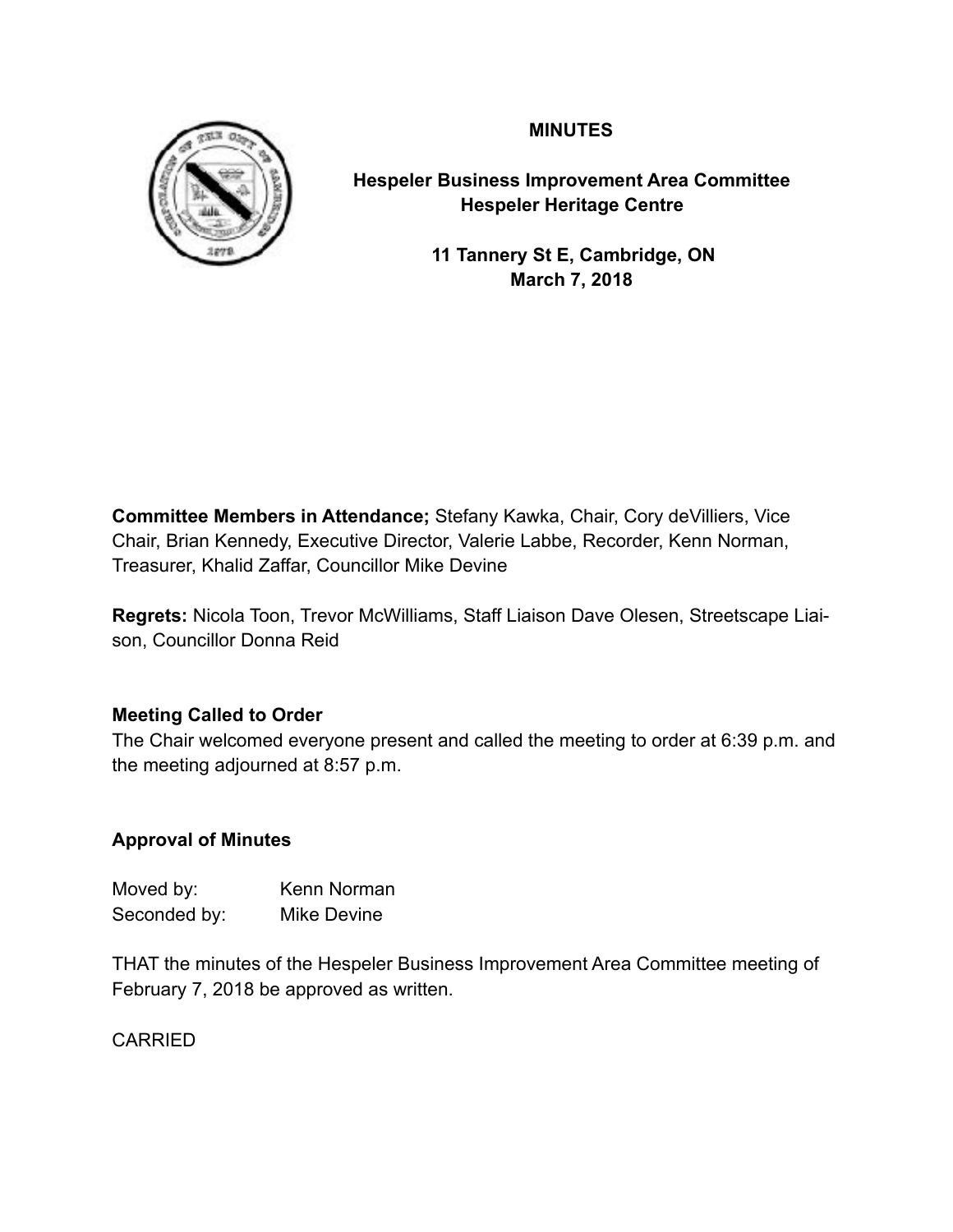# **City of Cambridge Insurance at Events**

Special Events Strategy underway. As part of this initiative we will no longer have insurance coverage for any events we hold. Going forward we would have to apply and pay for insurance at these events ourselves.

# **City of Cambridge CAT and C-CAP**

The City has approved that CAT (Community Ambassador Team) is now going under C-CAP (Cambridge Core Area Patrol). The City will provide the information card and the phone # to call for any maintenance issues. We will also provide a list of the standard maintenance items currently covered by Isley. All types of core area maintenance will be covered including weeding, garbage cleanup, etc. This will be a dedicated team throughout the year. This will replace the Clean to the Core program so any annual funding previously provided to the BIA will be re-allocated to this new program effective immediately.

# **Adam Street Reconstruction**

Adam Street reconstruction to occur between September and November 2018. Reminder will be sent to membership in our newsletter advising them of Adam Street reconstruction. Mike will confirm timelines with the City and Project Engineers and then confirm details with sign company around the installation of the new Hespeler art installation sign to be installed at this corner once reconstruction is complete.

# **Social Media**

Instagram and Twitter are not finalized. While we own [hespelervillage.com,](http://hespelervillage.com) the [hespel](http://hespeler.ca)[er.ca](http://hespeler.ca) domain is owned by another person in Hespeler who is looking to form a site and events around the arts. Stefany will reach out as we just want to ensure that there are some disclaimers on her website that she is not the Hespeler BIA as it could cause some confusion. Brian will look into setting up Hespeler BIA instagram and twitter accounts.

# **New BIA Documentation**

Reviewed the new re-branding that will be included on the website as well as the rebranded Hespeler BIA documentation. This includes Sponsorship Applications, Request to speak at BIA meeting, Signage Improvement grant forms and Donation and Sponsorship forms. All Hespeler BIA documentation has now been re-branded and available for use.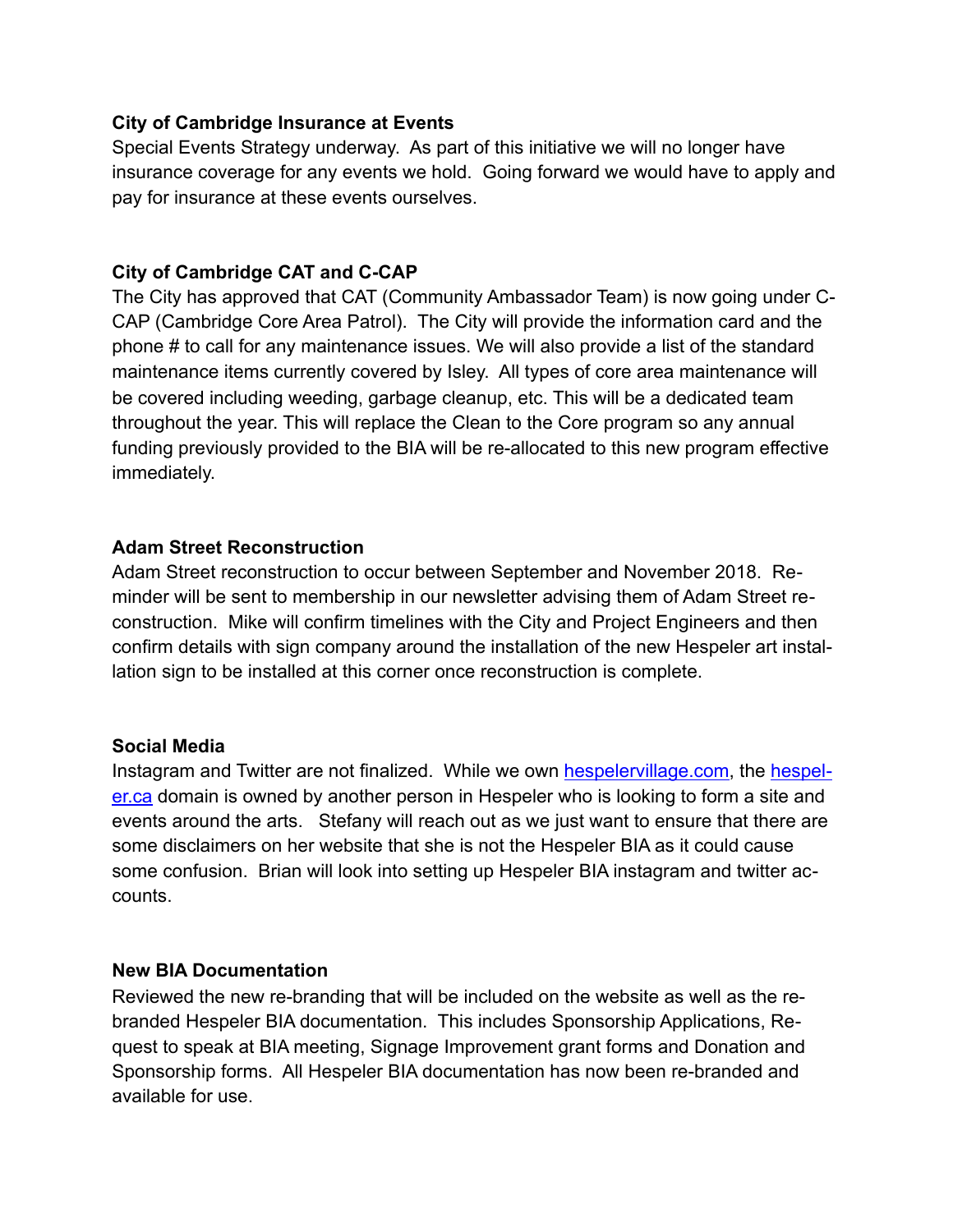#### **Signage Program**

Stefany raised the idea of possibility of expanding signage program to include facade improvements such as paint, trim. This would be done initially as a pilot project. Further details will be reviewed once the City's Building Revitalization Program (BRP) is compared to avoid a duplication of resources.

# **2018 Budget and Accounting Updates**

Still waiting on finalized numbers from Fern at the City around some additional new property levies. The budget was shared and reviewed to see if anything else needs to be included or revised aside from the Falls lighting project. To be confirmed next month and then sent to City to finalize.

# **St. Patrick's Day & Restaurant Meeting**

Second meeting with local restaurants was held on Feb.25th. An Event page on Facebook will highlight the businesses participating in St. Patrick's Day events. Analytics will be reviewed afterwards to see if any value in Facebook boosts. Four Fathers will also be participating on St. Patrick's Day with tours and tastings. Next restaurant group meeting tentatively set for April. Discussion around possibly having a Taste of Hespeler event in the summer.

## **Falls Lighting**

This is now underway with a projected 8 week timeline to complete.

## **Spring Social**

Tentative date June 6th. Discussed having an open forum at the meeting to promote the Farmer's Market and allow businesses to share what ideas they have to promote their business during the Friday market.

## **2018 Fall AGM**

Suggestion to host the Fall Annual General Meeting in October as there will be an election in November. October 17th proposed for the fall Annual General Meeting.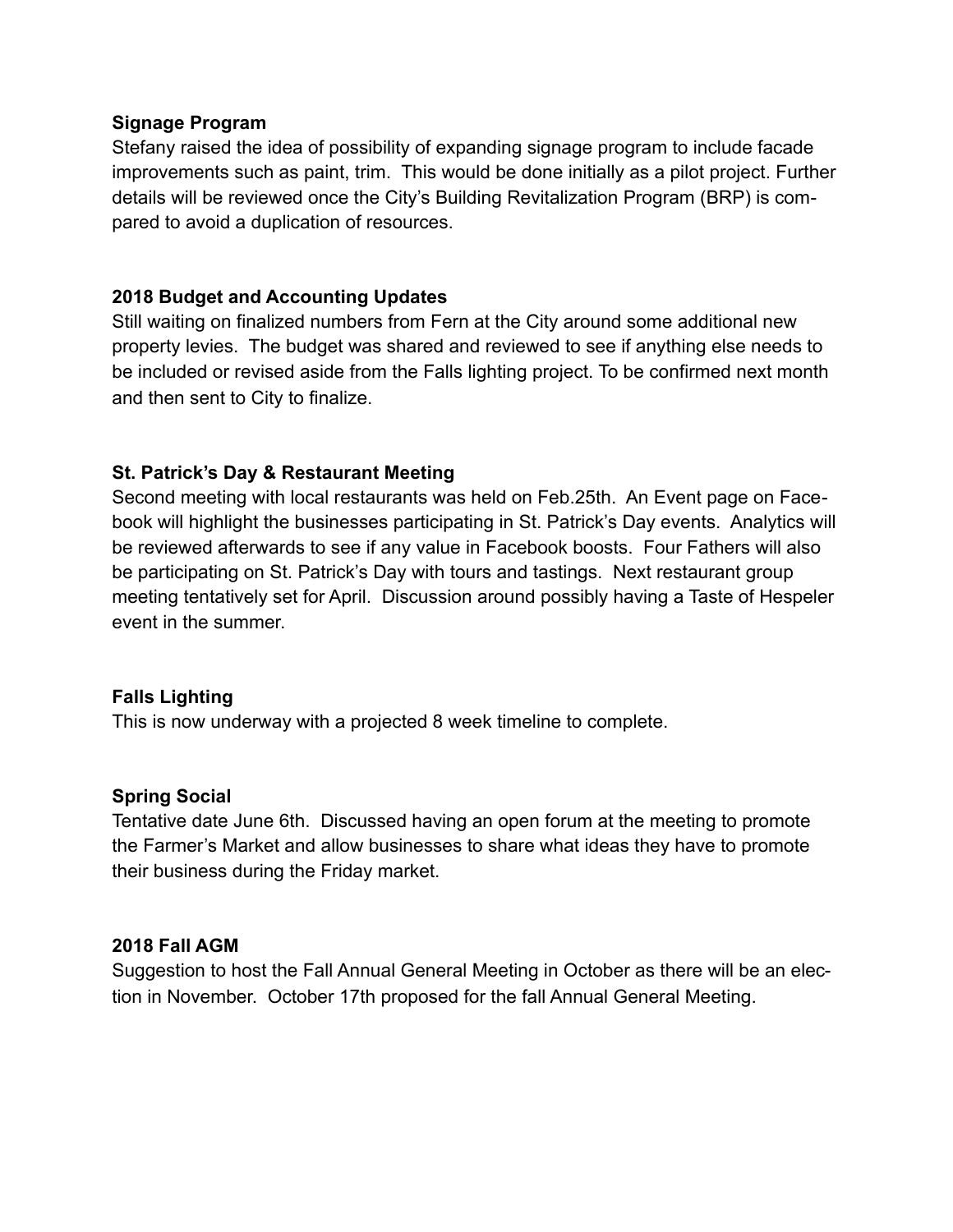#### **Charity Requests**

Discussed was how do we differentiate between supporting and promoting the Cancer campaign vs. smaller events and organizations. Brian had a discussion with other BIA's and reminder that our mandate is the promotion and beautification of the downtown core area. Agreement to share awareness of the campaign being hosted in Hespeler by spreading the word to our membership in our upcoming newsletter. Local businesses can then reach out directly to the Cancer Society if they wish to be involved.

#### **Remembrance Day**

Brian spoke with Bill Calvin around having the Remembrance Day banners created to honour local vets. Bill will be reaching out to the City and looking at individuals to cover the cost of each banner. Discussion about including an update in fall newsletter as awareness of the 2018 Remembrance Day banners and celebrations and to possibly have a link to our website or Facebook page so visitors can read biographies and more details of any Hespeler WWI vets.

## **Farmer's Market and Food Trucks**

An individual has a food truck and had questions around whether it is possible to do a food truck day in Hespeler. Mike's suggestion is to spread out the trucks around the downtown area to create foot traffic within the core. Just need to ensure it adds to the downtown and does not replicate existing businesses. Also, suggestion that they check with other food truck vendors around availability as most are pre-booked on Saturdays throughout the summer so Friday or Sunday may be better.